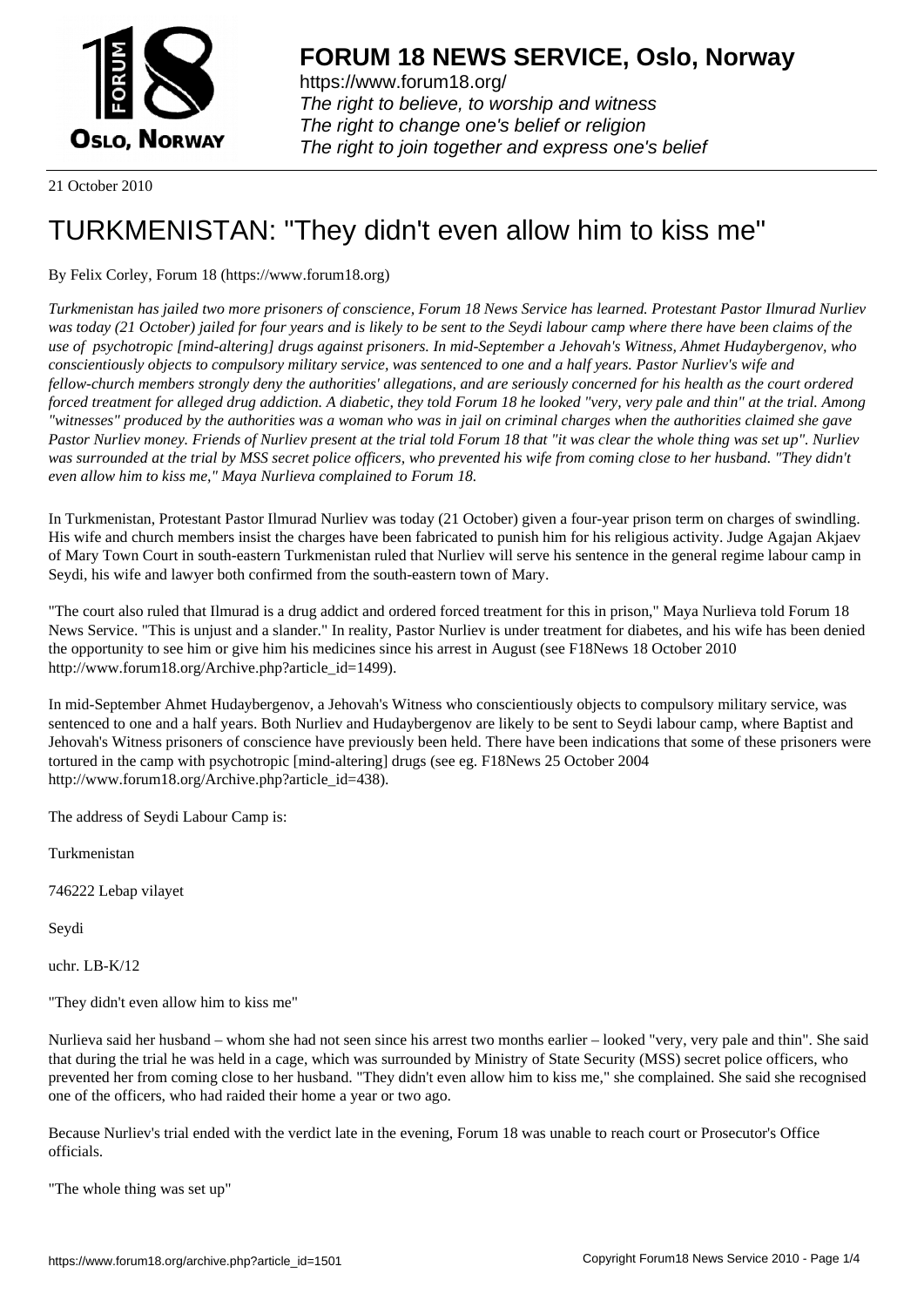Pastor Nurliev's wife and church members vigorously refute the accusations, and strongly question the credibility of prosecution witnesses (see F18News 18 October 2010 http://www.forum18.org/Archive.php?article\_id=1499). 15 church members who came to the Church's Sunday worship service on 29 August - two days after the arrest - signed an appeal to the Prosecutor's Office testifying to Pastor Nurliev's innocence (see F18News 30 August 2010 http://www.forum18.org/Archive.php?article\_id=1481). Police applied heavy pressure - including threats that her husband would be fired from his job - against another church member to falsely testify against Pastor Nurliev, but she refused to do this (see F18News 30 August 2010 http://www.forum18.org/Archive.php?article\_id=1481).

present but who has known Nurliev for many years told Forum 18 of shock at the verdict. "He is not a drug addict or a swindler."

## "But he's not guilty"

Pastor Nurliev was convicted on charges of swindling a large amount of money from citizens under Article 228, Part 2 of the Criminal Code, which carry a maximum penalty of five years' imprisonment and confiscation of property. Money and a certificate as a preacher which he gained in 2006, seized during his arrest, have still not been returned. The charges and false allegations made by the prosecution are emphatically denied by Pastor Nurliev's family and fellow-believers (see F18News 18 October 2010 http://www.forum18.org/Archive.php?article\_id=1499).

Nurlieva told Forum 18 that the court said that if Nurliev pays the 1,600 Manats (3,270 Norwegian Kroner, 402 Euros or 561 US Dollars) prosecutors allege he swindled from people who came to his church, he might be eligible for a prisoner amnesty. "But he's not guilty," she insisted.

The written verdict is due to be handed down in three days, and Nurliev has ten days from 21 October to lodge an appeal, his lawyer told Forum 18. He said that unless an appeal is successful, Nurliev is almost certain to be sent to the general regime labour camp near the eastern town of Seydi, which is where Jehovah's Witness prisoners of conscience are currently being held.

Denied registration, added to exit ban list, imprisoned

A 45-year-old grandfather of two, Pastor Nurliev leads the Light to the World Pentecostal Church in Mary. The church has been repeatedly denied registration since 2007, the same year that Pastor Nurliev was placed on the country's exit ban list without officials explaining why (see F18News 2 February 2010 http://www.forum18.org/Archive.php?article\_id=1403).

He was arrested on 27 August and was held in a crowded, smoky cell in the two months before the trial.

Trial – with a witness who was in jail

The trial had been due to begin at 10 am, but did not start until 4.30 pm and finished in the evening, Nurlieva added. She complained that Prosecutor Ataev, who handled the case in court, produced only the two women who had written accusations against her husband that he had extracted money from them. She said there was no sign of the three men who, the prosecution claimed, had made similar allegations. She added that at the time one of the women claimed to have handed Nurliev some money, she was imprisoned on criminal charges. "So how could she have met my husband and given him money?" Maya Nurlieva asked.

She also complained that of the fifteen church members present in the courtroom who wanted to speak up on Nurliev's behalf, only three – including herself – were allowed to do so.

The official who answered the telephone at the Mary Prosecutor's Office on 21 October told Forum 18 that the working day was over and neither Prosecutor Ataev nor other staff were present. The telephone at Mary Court went unanswered when Forum 18 called in the evening in the wake of the trial.

## Diplomat refused entry to court

Nurlieva said court officials had refused to let in a diplomat from the United States Embassy who had travelled from the capital Ashgabad [Ashgabat] to observe the trial. The Organisation for Security and Co-operation in Europe (OSCE) Centre in Ashgabad told Forum 18 on 19 October – soon after the date of the trial became known – that it had "sent a Note Verbale requesting the Ministry of Foreign Affairs to facilitate the Centre's attendance at the court trial on 21 October in Mary". Forum 18 has been unable to find out if the request was granted.

Conscientious objector jailed for one and a half years

After refusing military service, 20-year-old Jehovah's Witness Ahmet Hudaybergenov was arrested on 7 September in his home town of Turkmenabad (formerly Charjew) in north-eastern Turkmenistan. He was sentenced on 20 September at Turkmenabad Court to a year and a half in prison, apparently under Criminal Code Article 219, Part 1. It is believed he did not appeal against the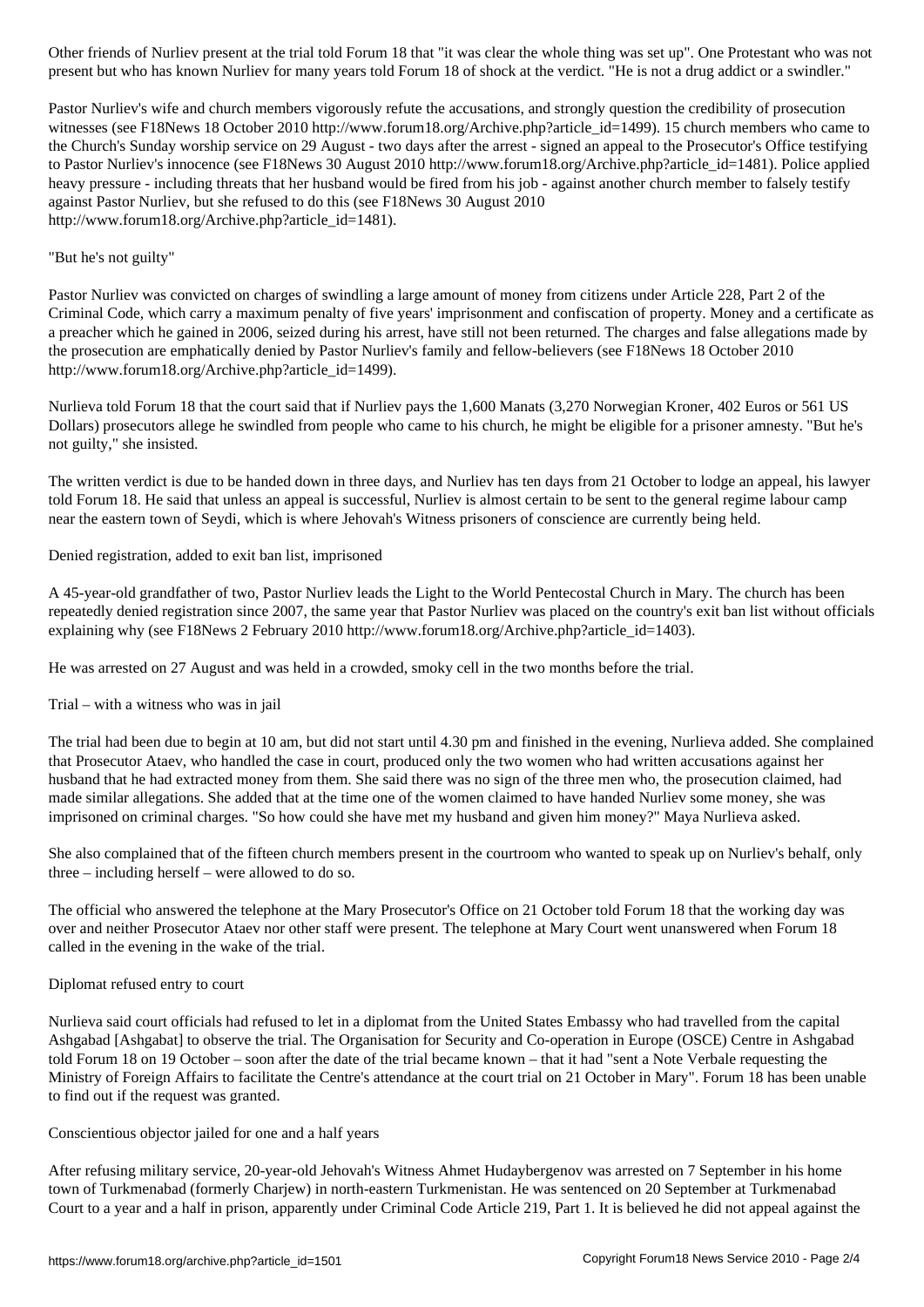conscientious objectors are being held.

Article 219 Part 1 of the Criminal Code punishes refusal to serve in the armed forces in peacetime with a maximum penalty of two years' imprisonment.

The latest case brings to eleven the number of sentenced Jehovah's Witnesses. Eight are serving labour camp terms of between 18 months and two years, while the other three are serving non-custodial sentences (see F18News 4 October 2010 http://www.forum18.org/Archive.php?article\_id=1495).

Prisoner of conscience "beaten black and blue"

Two Jehovah's Witness young men, Aziz Roziev from Seydi and Dovleyet Byashimov from Turkmenabad, were each given 18-month prison terms in separate trials in August on the same charges as Hudaybergenov. Soon after Byashimov's trial, his parents were allowed a short meeting with their son in Turkmenabad prison in early September and "saw that he had been beaten black and blue," Jehovah's Witnesses told Forum 18 (see F18News 4 October 2010 http://www.forum18.org/Archive.php?article\_id=1495).

After Roziev's transfer to the Seydi labour camp, he was able to receive a visit from his father, Jehovah's Witnesses told Forum 18.

Jehovah's Witness conscientious objectors have been routinely excluded from prisoner amnesties in recent years. Ashirgeldy Taganov was released from a suspended sentence in February 2008 (see F18News 24 May 2010 http://www.forum18.org/Archive.php?article\_id=1448).

Other violations of freedom of religion or belief

Turkmenistan continues to impose an exit ban list to cut off religious believers and other civil society activists from personal contacts outside the country. The numbers of Muslims being allowed to take part in the haj pilgrimage to Mecca – which is a requirement in Islam for all who can undertake it – is being restricted to 188 people, including members of the MSS secret police to monitor pilgrims (see F18News 19 October 2010 http://www.forum18.org/Archive.php?article\_id=1500).

When a legal Christian young people's summer camp was raided, participants – particularly ethnic Turkmens - were arrested, insulted, threatened and had personal Bibles confiscated by police. Camp leaders pointed out their rights to meet under Turkmenistan's Constitution, but police officers then insulted the Constitution. "To put it mildly, the Constitution is only a scrap of paper for the Turkmen authorities," one Protestant complained to Forum 18, "while the Church's legal status means even less." Others have been pressured to sign statements that they will not meet for worship, and two Protestants were fired from their jobs because of their faith. Registration – and hence the right to carry out activities legally - remains impossible for many religious communities, and re-registration is being used as a weapon to stop religious activity. Strict censorship and border controls are still being imposed on all religious literature and religious believers (see F18News 3 August 2010 http://www.forum18.org/Archive.php?article\_id=1474). (END)

For a personal commentary by a Protestant within Turkmenistan, on the fiction - despite government claims - of religious freedom in the country, and how religious communities and the international community should respond to this, see http://www.forum18.org/Archive.php?article\_id=728.

For a personal commentary by another Turkmen Protestant, arguing that "without freedom to meet for worship it is impossible to claim that we have freedom of religion or belief," see http://www.forum18.org/Archive.php?article\_id=1128.

More reports on freedom of thought, conscience and belief in Turkmenistan can be found at http://www.forum18.org/Archive.php?query=&religion=all&country=32.

For more background information see Forum 18's religious freedom survey of Turkmenistan at http://www.forum18.org/Archive.php?article\_id=1167.

A compilation of Organisation for Security and Co-operation in Europe (OSCE) freedom of religion or belief commitments can be found at http://www.forum18.org/Archive.php?article\_id=1351.

A printer-friendly map of Turkmenistan is available at http://www.nationalgeographic.com/xpeditions/atlas/index.html?Parent=asia&Rootmap=turkme.

If you need to contact F18News, please email us at: f18news @ editor.forum18.org

Forum 18